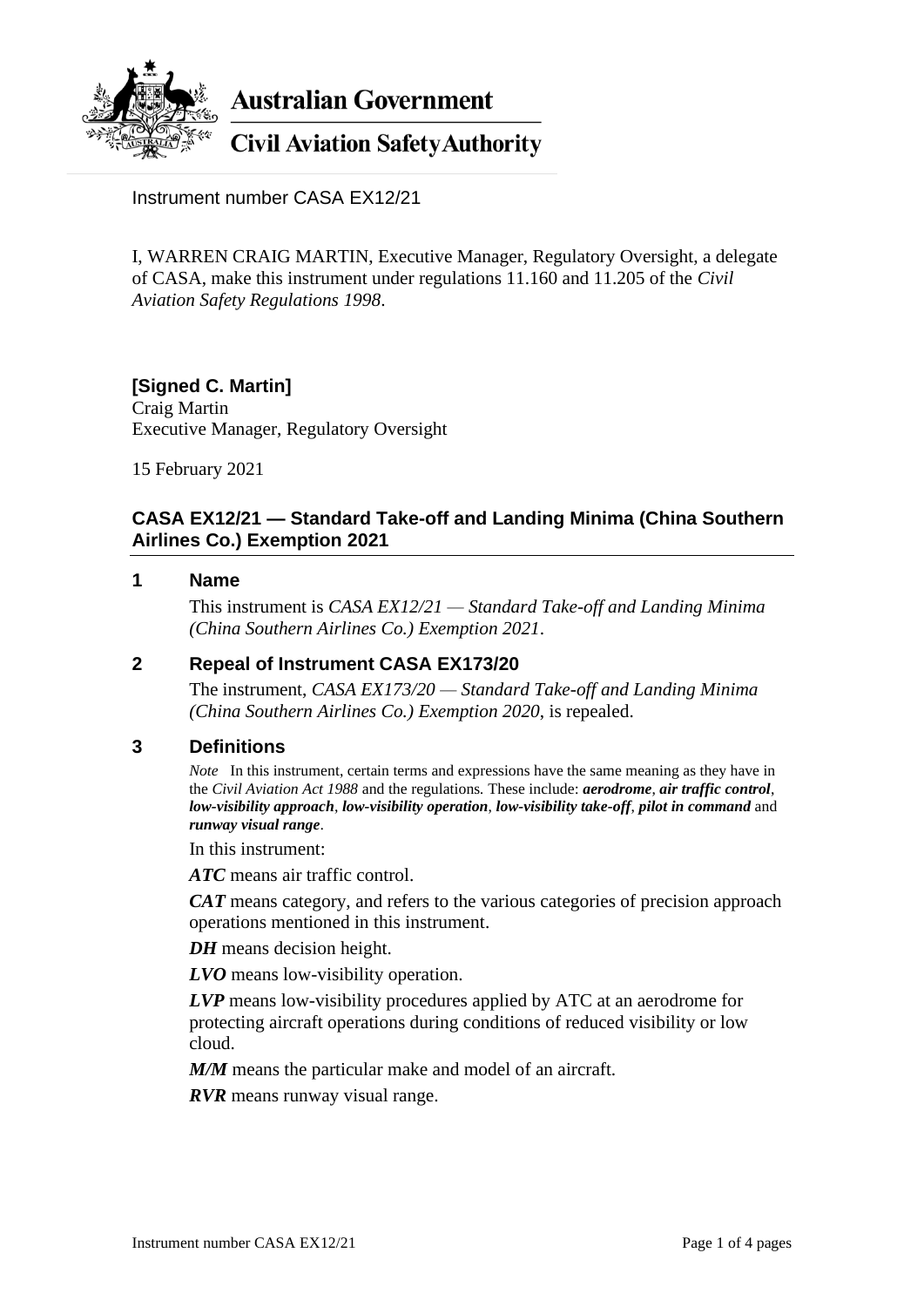# **4 Application**

This instrument applies in relation to China Southern Airlines Co. of Guangzhou, the People's Republic of China (the *exempted operator*), ARN 547909, if:

- (a) the exempted operator conducts a flight to or from an aerodrome in the following kinds of aircraft (the *aircraft*): A330-200, A330-300, A350-900 A380-800, B777-300ER, B787-8, B787-9; and
- (b) ATC at the aerodrome has informed the pilot in command of the aircraft that LVP are in force.

# **5 Exemptions**

- (1) The exempted operator is exempt from compliance with subregulations 257 (3) and (4) of CAR in relation to the flight.
- (2) The pilot in command of the aircraft is exempt from compliance with subregulations 257 (3) and (4) of CAR in relation to the flight.

## **6 Conditions**

- (1) It is a condition of the exemption in subsection 5 (1) that the exempted operator ensures compliance with the requirements mentioned in subsection (3).
- (2) It is a condition of the exemption in subsection 5 (2) that the pilot in command of the aircraft ensures compliance with the requirements mentioned in subsection  $(3)$ .
- (3) The requirements are:
	- (a) the aircraft must comply with the meteorological minima for LVO and associated requirements set out in Schedule 1; and
	- (b) the requirements for LVO mentioned in Schedule 2.

#### **7 Repeal of this instrument**

This instrument is repealed at the end of 31 January 2024.

#### **Schedule 1 Operating minima for LVO**

#### **Low-visibility take-off minima**

1 An aircraft of a kind mentioned in column 1 of Table 1 must not conduct a low-visibility take-off from the aerodrome if the reported RVR for the take-off is less than the meteorological minimum mentioned in column 2 of the Table.

| <b>Aircraft M/M</b>             | <b>Meteorological minimum</b> |  |
|---------------------------------|-------------------------------|--|
| $\left(\text{column } 1\right)$ | (column 2                     |  |
| A330-200                        | $150 \text{ m}$               |  |
| A330-300                        |                               |  |
| A350-900                        |                               |  |
| A380-800                        |                               |  |
| B777-300ER                      | $200 \text{ m}$               |  |
| <b>B787-8</b>                   |                               |  |
| B787-9                          |                               |  |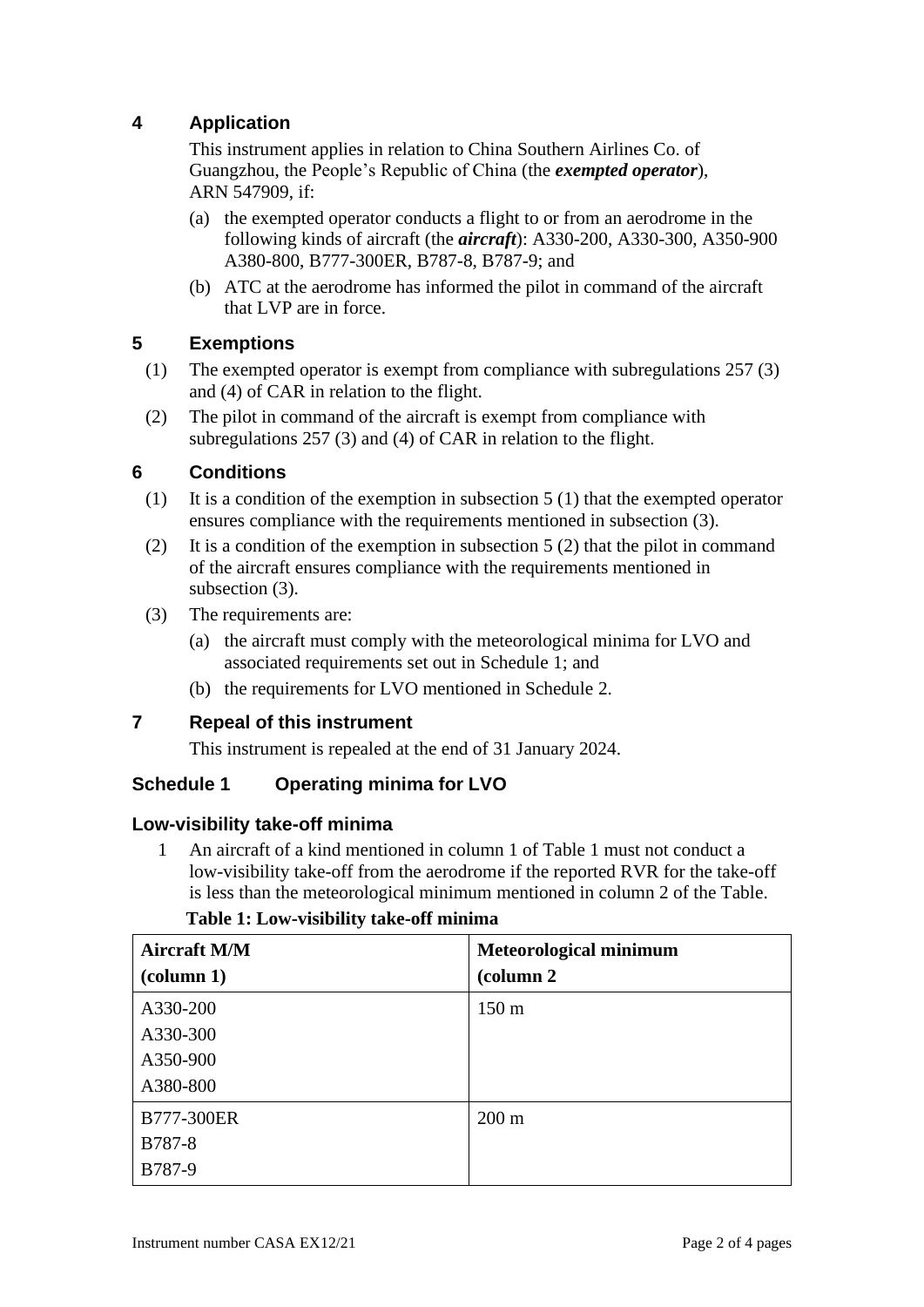## **Low-visibility approach minima**

- 2 An aircraft of a kind mentioned in column 1 of Table 2, when conducting a low-visibility approach operation mentioned in column 2 of the Table for the purpose of landing the aircraft:
	- (a) has the RVR meteorological minimum mentioned in column 3 of the Table for the low-visibility approach operation; and
	- (b) must apply the DH mentioned in column 4 of the Table for the low-visibility approach operation.

| <b>Aircraft M/M</b><br>$\left(\text{column } 1\right)$ | Low-visibility<br>approach operation<br>$\left(\text{column } 2\right)$ | <b>RVR</b><br>minimum<br>(column 3) | <b>DH</b><br>$\left(\text{column } 4\right)$ |
|--------------------------------------------------------|-------------------------------------------------------------------------|-------------------------------------|----------------------------------------------|
| A330-200                                               | <b>CAT II</b>                                                           | 300 m                               | $100$ ft                                     |
| A330-300                                               |                                                                         |                                     |                                              |
| A350-900                                               |                                                                         |                                     |                                              |
| A380-800                                               |                                                                         |                                     |                                              |
| <b>B777-300ER</b>                                      |                                                                         |                                     |                                              |
| <b>B787-8</b>                                          |                                                                         |                                     |                                              |
| B787-9                                                 |                                                                         |                                     |                                              |
| A330-200                                               | <b>CAT III</b>                                                          | $75 \text{ m}$                      | No DH                                        |
| A330-300                                               |                                                                         |                                     |                                              |
| <b>B787-8</b>                                          |                                                                         |                                     |                                              |
| B787-9                                                 |                                                                         |                                     |                                              |
| A350-900                                               | <b>CAT III</b>                                                          | 175 m                               | $50$ ft                                      |
| A380-800                                               | <b>CAT III</b>                                                          | $125 \text{ m}$                     | No DH                                        |
| <b>B777-300ER</b>                                      |                                                                         |                                     |                                              |

#### **Table 2: Approach minimum and requirements**

#### **Schedule 2 Requirements for LVO**

#### **Operating minimum and procedures**

- 1 The requirements for conducting LVO are the most restrictive of the requirements in the following:
	- (a) this instrument;
	- (b) the LVO authorisation issued to the exempted operator by the Civil Aviation Administration of China and the terms and conditions for LVO associated with that authorisation.

#### **Approach ban**

- 2 For landings, the following approach ban rules apply:
	- (a) when making an approach, the aircraft must not continue beyond 1 000 ft above aerodrome elevation if a controlling zone RVR is reported by ATC as continually less than the specified minimum for the landing;